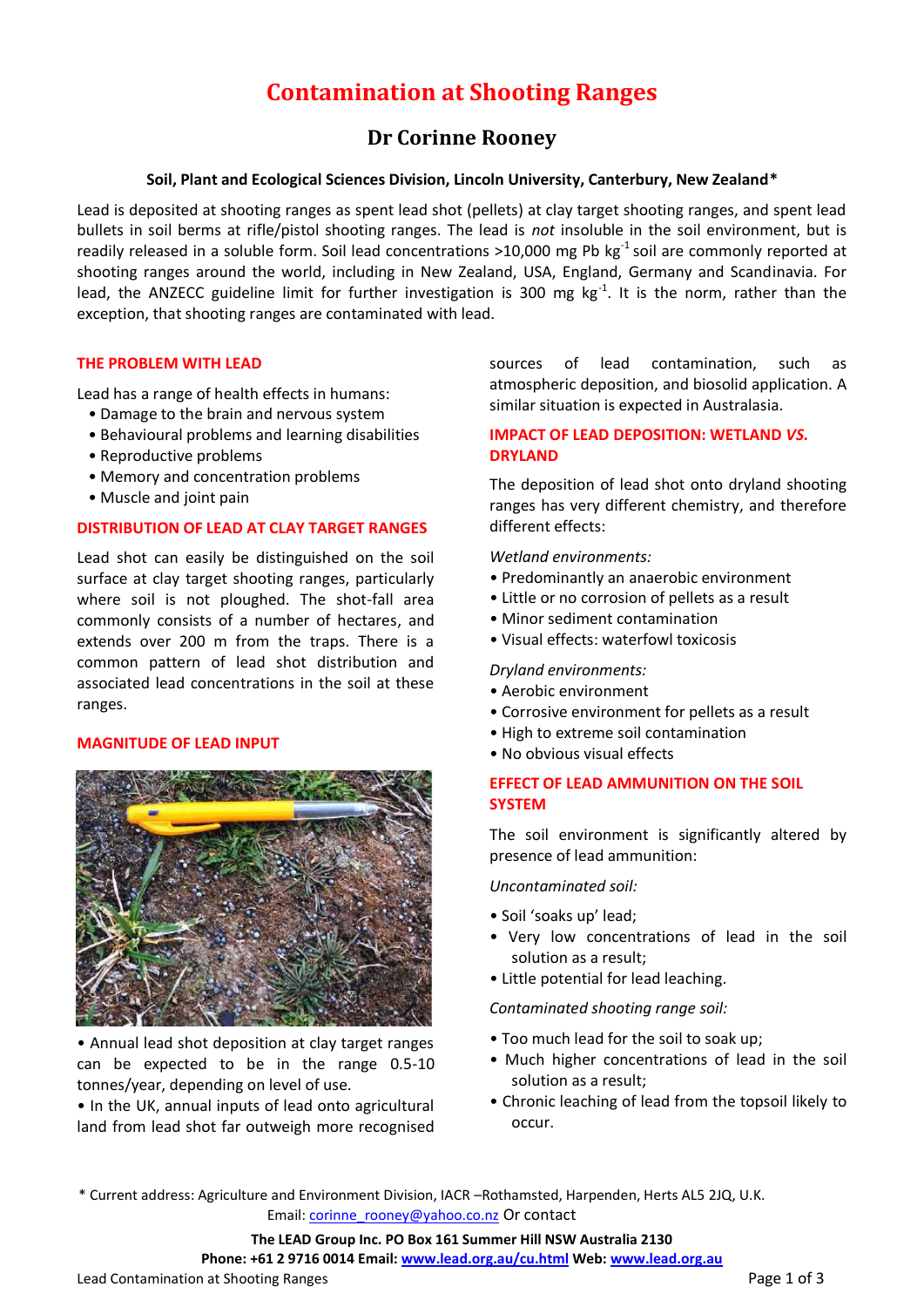## **COMPARISON WITH OTHER CONTAMINATION**



## **LEAD SHOT CORROSION**

When lead ammunition contacts with soil, it corrodes, similar to a car rusting. The lead oxidises to form corrosion products, precipitate onto soil particles and as a layer around the pellets. The corrosion products are able to dissolve into the soil water (soil solution), and the soil soaks up (fixes) some of the lead. The corrosion process is effectively dissolving the pellets into the soil.

• How long does each pellet take to dissolve? Over 10,000 years in temperate climates; estimated >1000 years (at least) in tropical climates.



New lead pellet

Corroded lead pellet

The corrosion products consist largely of leadcarbonates, -sulphates, and -oxides. While leadcarbonate is insoluble in pure water, it is relatively soluble in the soil environment, and therefore lead readily dissolves into the soil water (soil solution) at shooting ranges.

New lead pellets consist of over 90% lead, 1-7% antimony, <2% arsenic and <0.5% nickel. The corrosion process will also release these other undesirable metals and metalloids into the soil environment.

#### **FORMS OF LEAD IN THE SOIL**

Most of the lead at shooting ranges is still present as intact lead shot:

|    |                            | Approximate                                                                                                                          |
|----|----------------------------|--------------------------------------------------------------------------------------------------------------------------------------|
|    |                            | proportion (%) of                                                                                                                    |
|    |                            | total lead at a range                                                                                                                |
| 1. | Intact lead shot           | 90                                                                                                                                   |
|    |                            |                                                                                                                                      |
|    | around lead shot           | 5                                                                                                                                    |
|    |                            |                                                                                                                                      |
|    | in soil, and fixed by soil | 5                                                                                                                                    |
|    |                            |                                                                                                                                      |
|    |                            | 2. Lead in corrosion products<br>3. Lead in corrosion products<br>The corrosion products on the lead shot (2) are<br>highly soluble. |

- A large proportion (30-50%) of the lead associated with the soil (3) is also highly soluble. For comparison, <5% of lead is soluble in uncontaminated soils.
- **The corrosion products represent a large reservoir of highly soluble lead.**